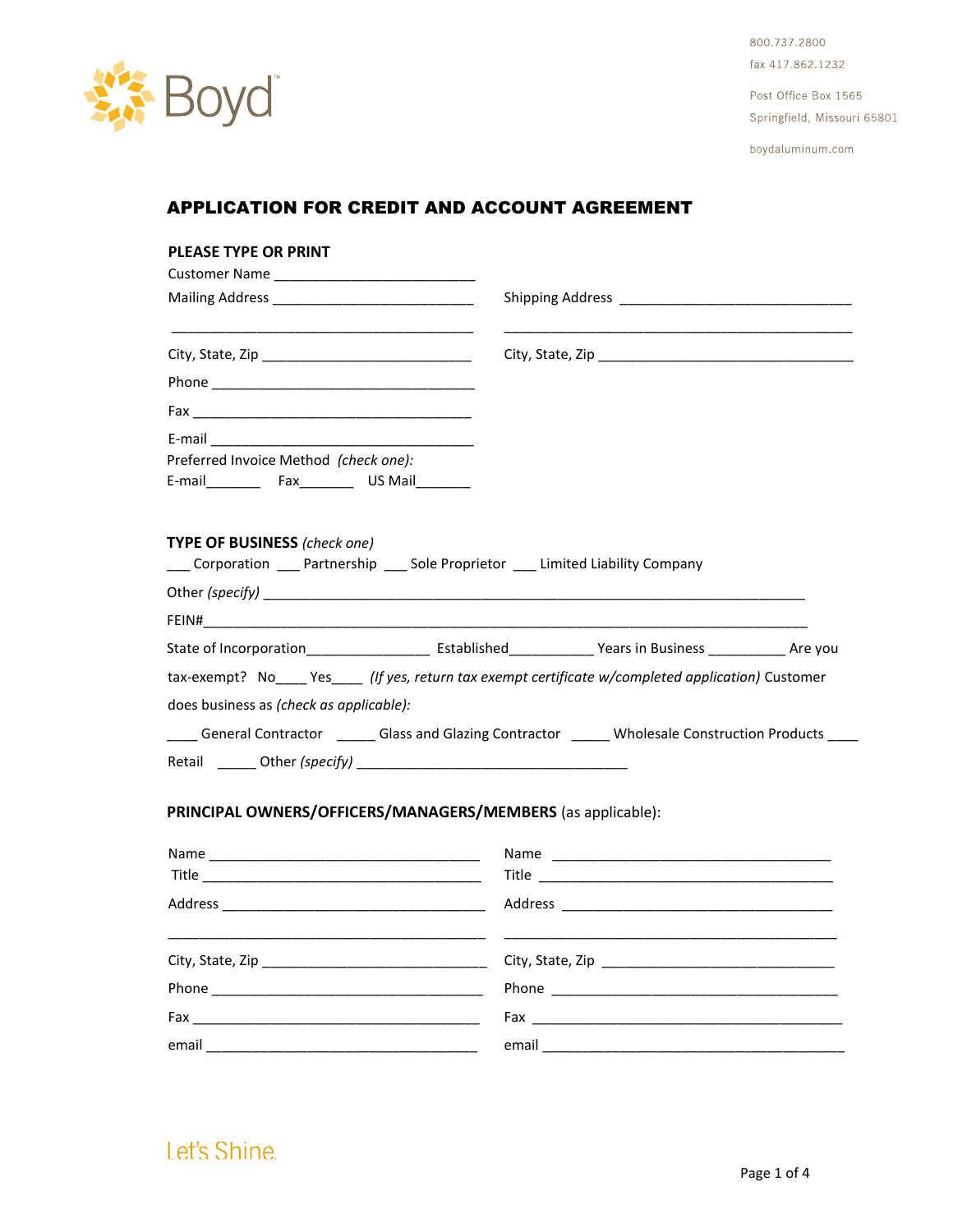| <b>BANK REFERENCE:</b>  | <b>BONDING COMPANY:</b>                                                                                                           |
|-------------------------|-----------------------------------------------------------------------------------------------------------------------------------|
|                         |                                                                                                                                   |
|                         |                                                                                                                                   |
|                         |                                                                                                                                   |
|                         |                                                                                                                                   |
|                         |                                                                                                                                   |
|                         |                                                                                                                                   |
|                         |                                                                                                                                   |
| <b>TRADE REFERENCES</b> |                                                                                                                                   |
|                         |                                                                                                                                   |
|                         |                                                                                                                                   |
|                         |                                                                                                                                   |
|                         |                                                                                                                                   |
|                         |                                                                                                                                   |
|                         |                                                                                                                                   |
|                         |                                                                                                                                   |
|                         |                                                                                                                                   |
|                         | <u> The Communication of the Communication of the Communication of the Communication of the Communication of the Co</u><br>______ |
|                         |                                                                                                                                   |

### **CREDIT TERMS AND ACCOUNT AGREEMENT**

This Application For Credit and Account Agreement is made by Customer in order to obtain credit terms to purchase goods from Boyd Aluminum Mfg. Co. ("BOYD"), and to provide the conditions under which BOYD is willing to extend credit and sell goods. The information provided herein is accurate to the best of Customer's knowledge. Customer agrees that all purchases will be subject to BOYD's Order Documents and Boyd's Additional Terms and Conditions of Sale ("Terms and Conditions"), (collectively referred to herein as the "Agreement"). Any terms and conditions proposed by Customer in any purchase order, acknowledgement or other document are rejected, and are not part of the Agreement of sale unless approved in writing by an officer of BOYD.

# Let's Shine.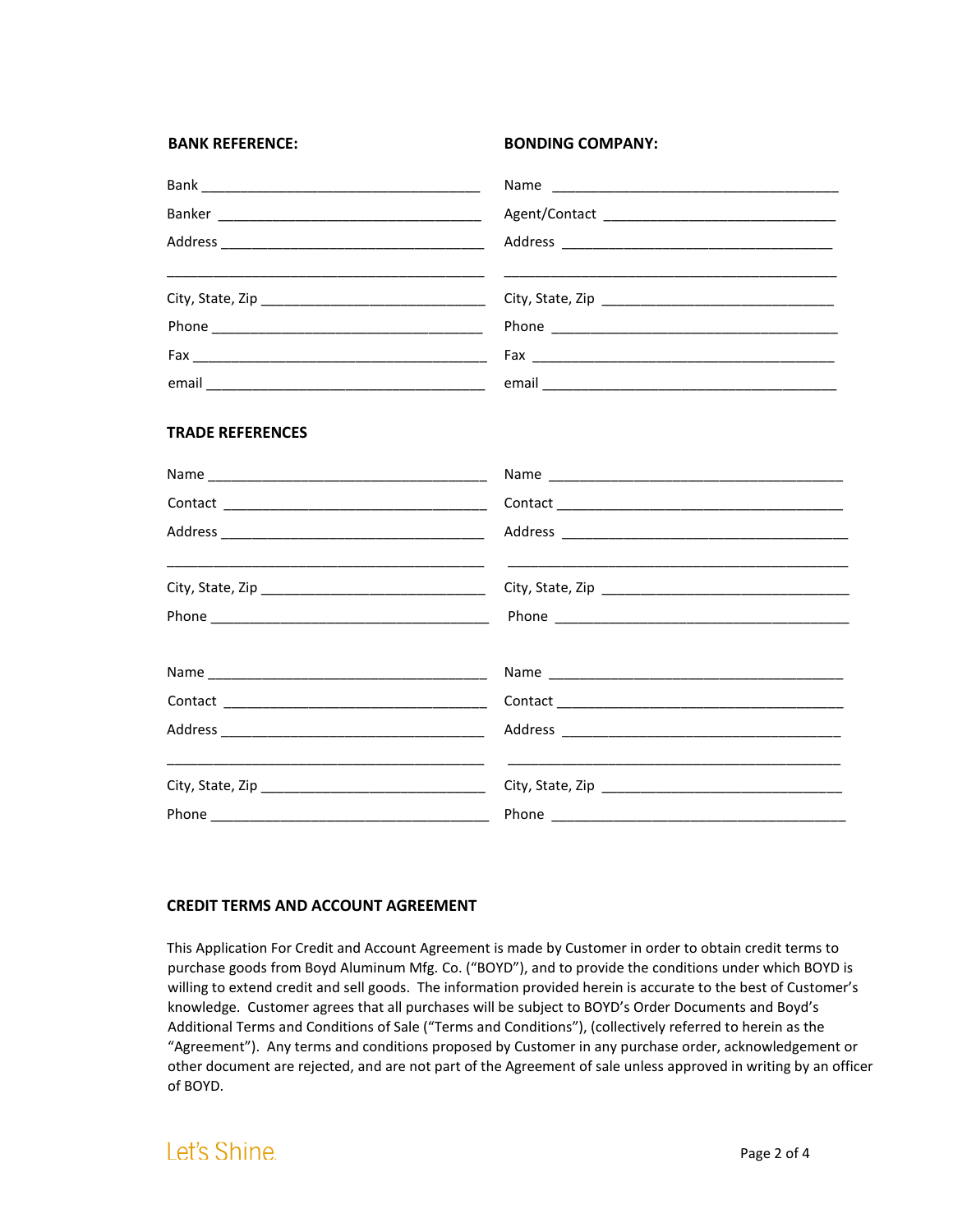**NOTE: BOYD's Terms and Conditions are available for review at www.boydaluminum.com, (click on "Resources"), and are incorporated herein by this reference.** 

BOYD expressly reserves the right to refuse to grant credit to Customer, at any time, without any liability whatsoever to Customer.

The undersigned acknowledges and represents his/her full authority to submit this application and to agree to all of the terms and conditions of the Agreement referenced herein on behalf of the Customer. Customer agrees that the terms and conditions of the Agreement shall remain effective until and unless expressly modified or terminated, in writing, by BOYD. No modification or termination of any terms and conditions of the Agreement shall be effective unless it is done in writing and signed by an officer of BOYD. All statements and representations made herein by Customer are true and correct and are made to induce BOYD to extend and furnish credit, services and goods to the Customer. BOYD is hereby authorized to conduct any desired credit/reference check regarding Customer, including obtaining credit bureau reports, at any time; BOYD is authorized to contact Customer's references, or any other person/entity, to make any desired inquiry about Customer or Customer's credit-worthiness, and is authorized to obtain any desired information about Customer, and the fact that Customer is seeking to do business with BOYD.

Customer agrees to provide a current financial statement with this application, and updated financial statements at any other time, and from time to time, as may be requested by BOYD.

Customer has no restrictions with respect to the authority of Customer's employees, agents and representatives to submit this application or to place orders with BOYD except as specified below in this paragraph. Unless so specified, all orders shall be deemed and presumed to be authorized by Customer and Customer shall be responsible therefore, unless Customer provides written notice to BOYD expressly restricting the authority of specified persons, which notice shall not become effective until ten (10) days after BOYD's receipt, and in no event shall the notice be effective as to any actions taken by such person(s) before the effective date of the notice following BOYD's receipt.

All billings and invoices of BOYD shall be paid unconditionally, in full and without retention.

Under no circumstances whatsoever shall Customer retain, withhold or otherwise backcharge, or take any credit or set-off against Customer's account with BOYD for any amount, or for any claim, without BOYD's express prior written agreement, duly executed by an officer of BOYD. Customer's obligation to promptly pay BOYD shall not be subject to, or relieved or excused by, any "liquidated damage", "pay when paid", "pay if paid", or other similar provision of any contract, including any contract between Customer and the general or prime contractor, without BOYD's express prior written agreement thereto, duly executed by an officer of BOYD. Any such claim for a set-off, credit, or backcharge shall be promptly presented, in writing, to BOYD within ten (10) days of the event or discovery of the matter giving rise to such claim, together with supporting documentation. If liability for such claim is accepted by BOYD, in writing by an officer of BOYD, BOYD will credit such claim to Customer's account. If such claim is rejected by BOYD, Customer and Boyd agree that the sole dispute resolution procedures are as provided in BOYD's Terms and Conditions.

**Typed and printed signatures hereon, and those transmitted electronically shall be deemed to be original signatures for all purposes.**